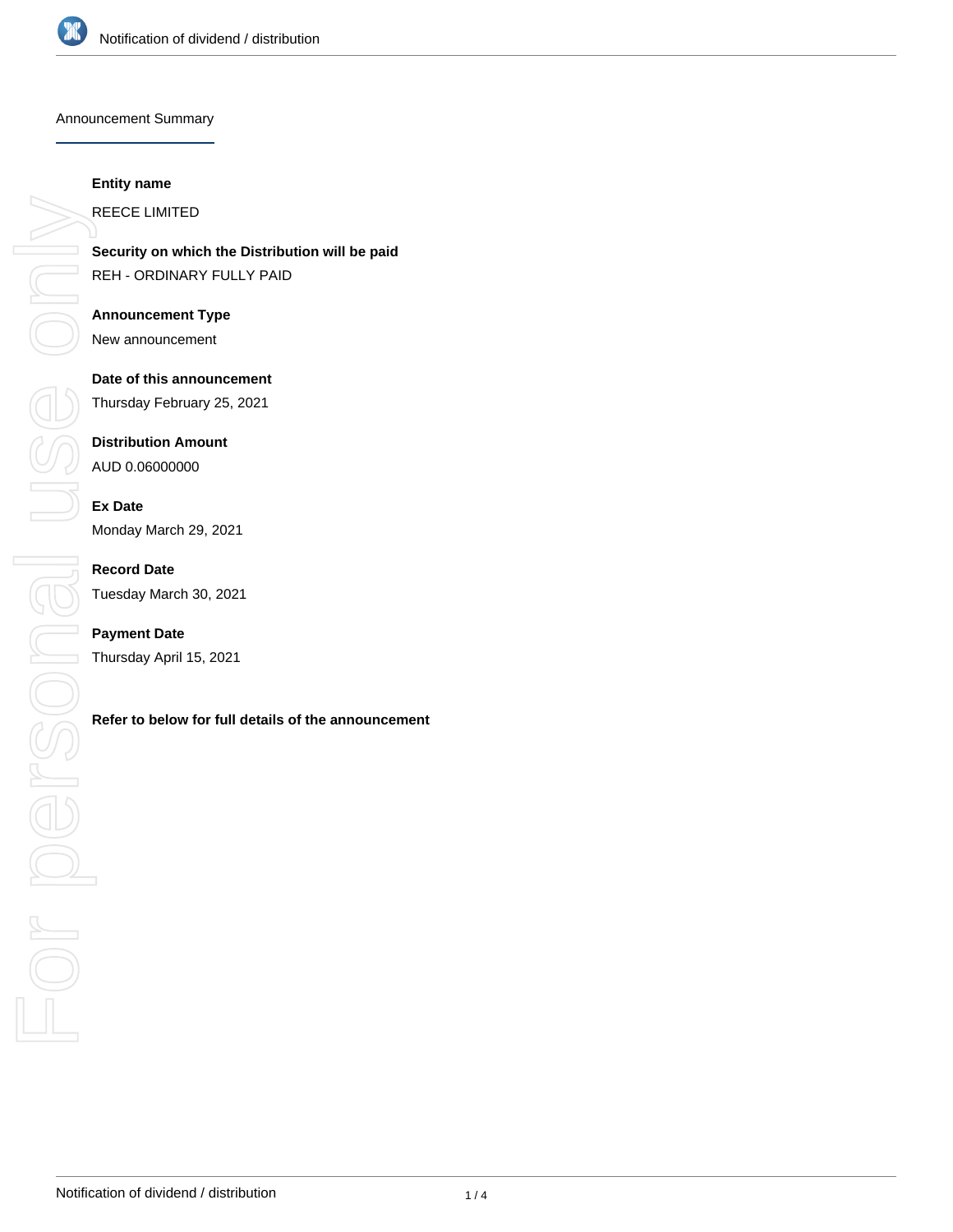

## Announcement Details

Part 1 - Entity and announcement details

## **1.1 Name of +Entity**

REECE LIMITED

**1.2 Registered Number Type** ABN

**Registration Number**

49004313133

**1.3 ASX issuer code** REH

#### **1.4 The announcement is** New announcement

**1.5 Date of this announcement** Thursday February 25, 2021

# **1.6 ASX +Security Code** REH

**ASX +Security Description** ORDINARY FULLY PAID

Part 2A - All dividends/distributions basic details

**2A.1 Type of dividend/distribution** Ordinary

**2A.2 The Dividend/distribution:** relates to a period of six months

**2A.3 The dividend/distribution relates to the financial reporting or payment period ending ended/ending (date)** Thursday December 31, 2020

**2A.4 +Record Date** Tuesday March 30, 2021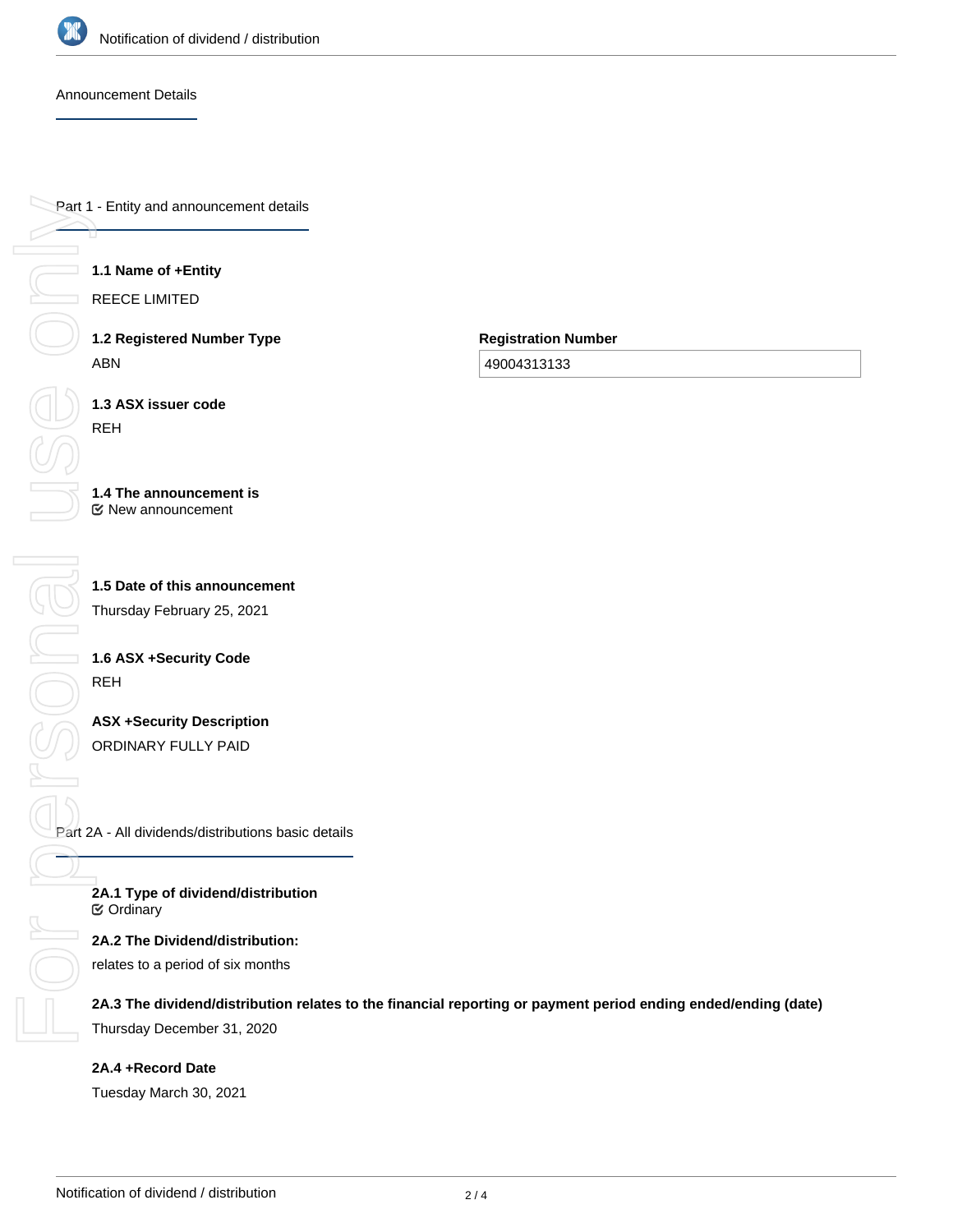

## **2A.5 Ex Date**

Monday March 29, 2021

#### **2A.6 Payment Date**

Thursday April 15, 2021

**2A.7 Are any of the below approvals required for the dividend/distribution before business day 0 of the timetable?**

- **Security holder approval**
- **Court approval**
- **Lodgement of court order with +ASIC**
- **ACCC approval**
- **FIRB approval**
- $\bullet$ **Another approval/condition external to the entity required before business day 0 of the timetable for the dividend/distribution.**

No

**2A.8 Currency in which the dividend/distribution is made ("primary currency")**

AUD - Australian Dollar

**2A.9 Total dividend/distribution payment amount per +security (in primary currency) for all dividends/distributions notified in this form**

AUD 0.06000000

**2A.10 Does the entity have arrangements relating to the currency in which the dividend/distribution is paid to securityholders that it wishes to disclose to the market?** No

**2A.11 Does the entity have a securities plan for dividends/distributions on this +security?** We do not have a securities plan for dividends/distributions on this security

**2A.12 Does the +entity have tax component information apart from franking?** No

Part 3A - Ordinary dividend/distribution

| 3A.1 Is the ordinary dividend/distribution estimated at<br>this time?<br>$\mathfrak{C}$ No | 3A.1a Ordinary dividend/distribution estimated amount<br>per +security<br><b>AUD</b> |
|--------------------------------------------------------------------------------------------|--------------------------------------------------------------------------------------|
| 3A.1b Ordinary Dividend/distribution amount per<br>security                                |                                                                                      |
| AUD 0.06000000                                                                             |                                                                                      |
| 3A.2 Is the ordinary dividend/distribution franked?<br>$\alpha$ Yes                        | 3A.2a Is the ordinary dividend/distribution fully franked?<br>$\alpha$ Yes           |
|                                                                                            |                                                                                      |